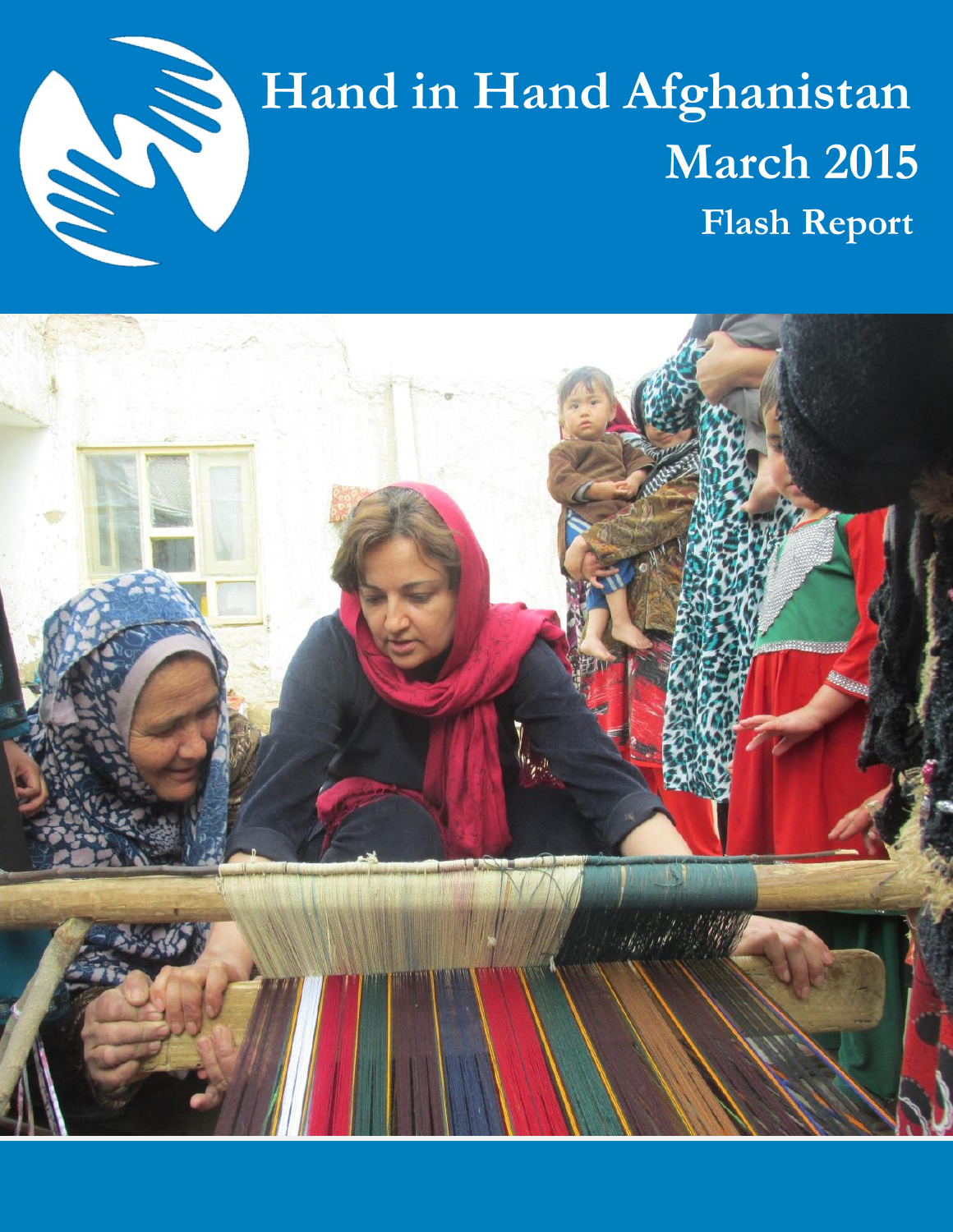

#### **1. Acronyms**:

| AFN         |                                                  |
|-------------|--------------------------------------------------|
|             | Afghanis - Afghanistan currency                  |
| <b>BDS</b>  | <b>Business Development Services</b>             |
| CDC.        | Community Development Council                    |
| DDA         | District Development Assembly                    |
| EIF         | Enterprise Incubation Fund                       |
| HiH-Af      | Hand in Hand-Afghanistan                         |
| MIS         | Management Information System                    |
| <b>MRRD</b> | Ministry of Rural Rehabilitation and Development |
| SHG         | Self Help Group                                  |
| <b>SLP</b>  | Sustainable Livelihood Program                   |
| <b>SME</b>  | Small and Medium Enterprise                      |
| $12$ ToT    | Training of Trainers                             |
|             |                                                  |

## **1. Highlights of the month**

- Under the "Supporting Rural Entrepreneurship and Promoting Women's Socio-economic Empowerment" project in Dara-e-Suf Bala and Payan districts of Samangan province 16 male Comment Interest Groups are formed based on common demographic, social cohesion and income generating opportunities, which include 178 members from the existing SHGs.
- Formation of **1,480 (1,397 female & 83 male)** new microenterprise in Dar-e-Suf Bala and Payan districts of Samangan province and Aqcha district of Jawzjan province. While **467 (371 female & 96 male)** microenterprises those were already economically engaged in the market have expanded and all these microenterprises have resulted in creation of **2,687** jobs.
- Number of 1,254 group members (972 female and 282 male) successfully completed different vocational skills training in Aqcha district of Jawzjan province and Dare-e- suf Bala and Payan of Samangan province, the vocations are in the field of Poultry, Wool spinning, Beekeeping, and Agriculture (Wheat Cultivation). Their capacities built and these trainings are fundamental for starting and growing a business. And two embroidery vocational skill training established in Dara-e-Suf Bala for 20 female group members.
- Hand in Hand Afghanistan has distributed 1,254 enterprise start-up toolkits to eligible members in Dara-e-Suf Bala and Payan districts of Samangan province and Aqcha district of Jawzjan province. For members who have successfully completed vocational skill training and have developed a business plan, these toolkits provide the necessary tools and inputs to start or enhance their microenterprises.
- 2,001 (1,163 female & 838 male) illiterate group members are currently undergoing life skills training in Dare-e-Suf Bala and Payan districts of Samangan province and Aqcha district of Jawzjan province.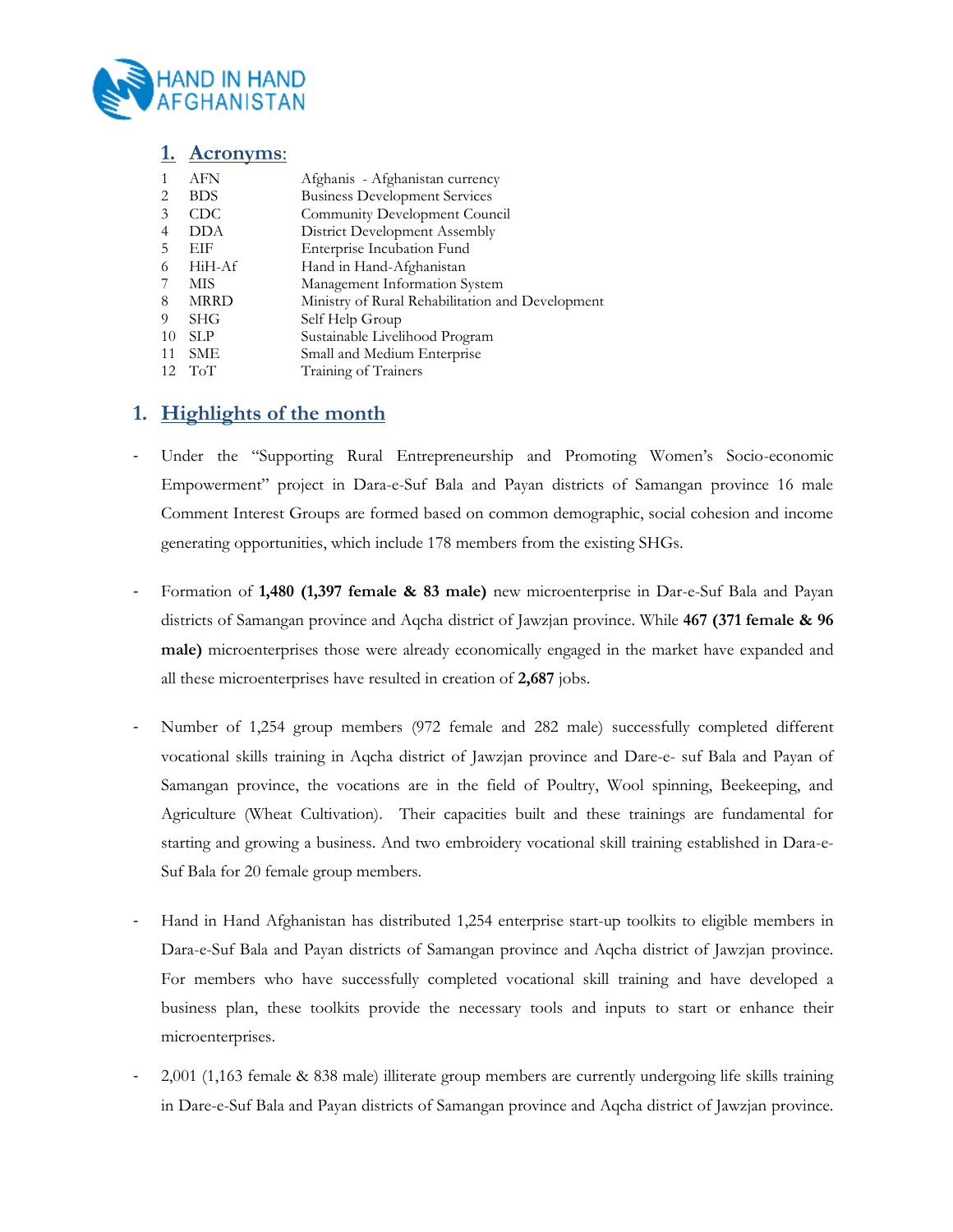

These classes had started during December 2014 and Hand in Hand Afghanistan has provided the participants with a text book and the required stationery, while the community has actively taken part by providing rooms for classes with no cost. These members are going to complete the training during the month of May 2015.

- Sum of AFN **147,000** recollected as repayments of EIF loan from groups during the month which has increased the repayment rate to 84%**.**
- Sum of AFN **637,000** saved within the groups by members in Dara-e-Suf Bala and Payan districts of Samangan province and Aqcha district of Jawzjan province.
- 36 internal loans took place among the group members with a total value of AFN **279,600** in Dara-e-Suf Bala and Payan districts of Samangan province and Aqcha district of Jawzjan province. Internal loans aim to utilize the group savings accumulated by members for creation and expansion of enterprises.
- Hand in Hand Afghanistan facilitated an exposure visit for the representatives of 4 tailoring CIGs from Shadian village of Marmul district to visit Mazar garment markets. These ladies had the opportunity to showcase their products, deal with the shops at Mazar town for the first time. They entered an agreement with one shop at the market to provide school uniform shirts at price of AFN 100. The first sample was exchanged within a week time and after improvements on design and size they entered a long term agreement. The tailors sew shirts and deliver to the shop in whole price of AFN 100 each.
- Capacity building training conducted for 21 participants (11 female & 10 male) including the newly hired district officer, district assistant, VEFs and 6 none HiH Af employee who will serve as backup in Kishendeh district of Balkh Province. The training aimed to familiarize the participants to HiH network, HiH Afghanistan, its vision and mission, and the HiH model. The training also included effective communication skills and community mobilization skills. These staff also received the ToT of Module 01. Group Management for SHGs and CIGs formation and administration. Moreover a One-day ToT on beekeeping and another two-day ToT on poultry management conducted for the newly hired vocational trainers of Dara-e-suf Bala and Payen districts of Samangan province.
- Following the project start in Keshindeh and Shortepa districts of Balkh province Hand in Hand Afghanistan has started local stakeholders engagement into the program and community outreach as a first step, this includes the governmental authorities, DDA, CDCs and community elders as well as the local NGOs in the districts where detailed information is provided regarding the project activities, coordination with governmental sectors and NGOs took place and also administrative process proceeded.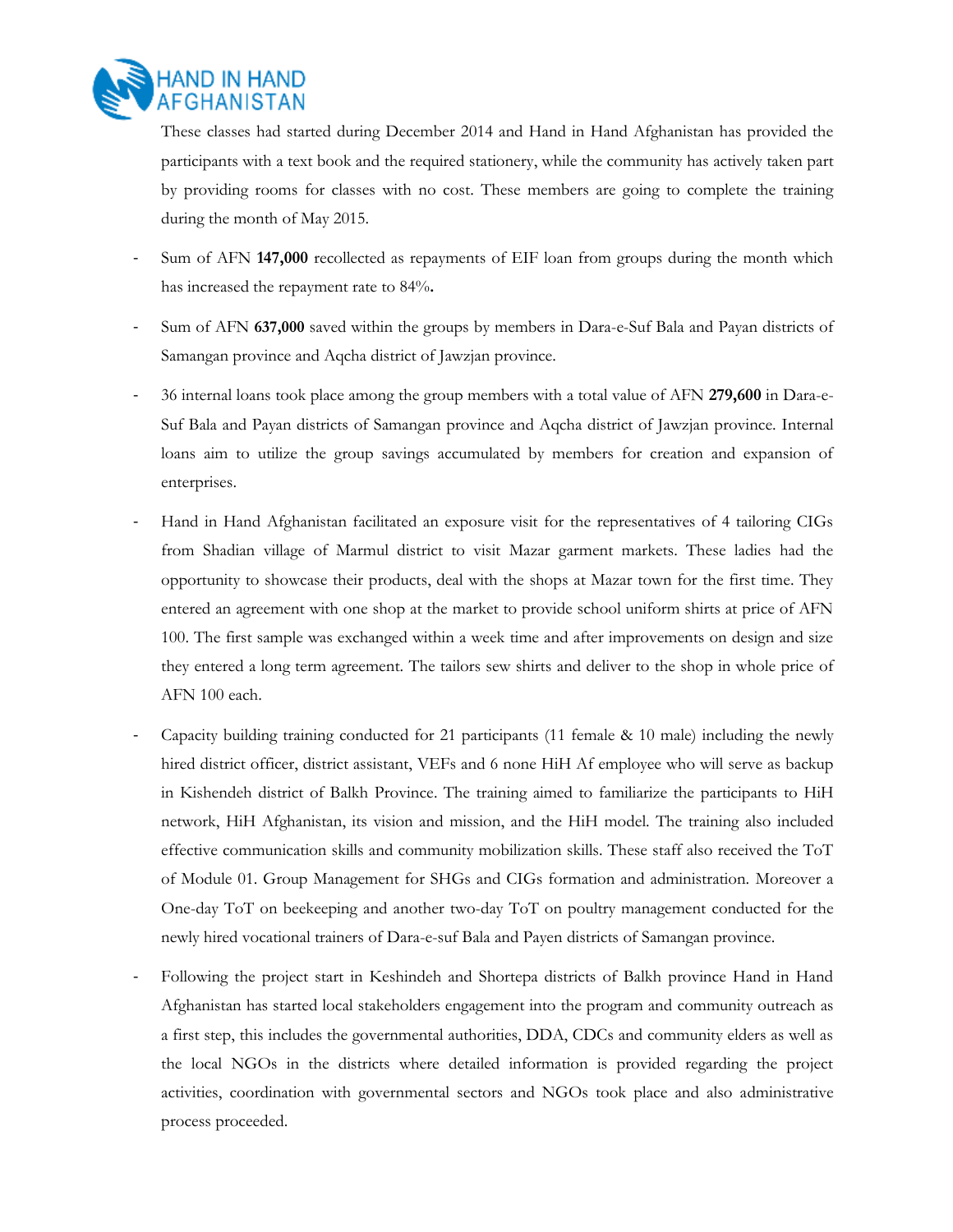

## **3. Case Study:**

Shokria is a young girl who lives in Bori Khawja village of Aqcha district, Jawzjan province with her parents. She decided to join the Naheed Self Help Group after attending Hand in Hand's outreach forums in her village.

Aqcha is very famous for its handmade carpet and lots of women do carpet weaving traditionally. Shokria knew carpet weaving before joining the group, but she did not have the business skill and knowledge to make proper income out of it. After receiving Business Development training, she learned how to utilize her skill to generate income. She also learned saving and keeping records of her income which enabled her to run business effectively and make more profit. She now saves from her acquired income for enterprise expansion and also covers family primary needs and with the money she earns, she also supports the family and covers her mother's health expenses who needs regular treatment.

Shokria says *"I learnt how to manage my activities and time, and work confidently and save money for a sustainable enterprise in the future".* Shokria is linked to the vendors at Aqcha town where she receives orders with raw materials. She weaves per meter carpet for AFN 2,000 and she has moved from less than a thousand AFN to an income of AFN 6,000 per month.

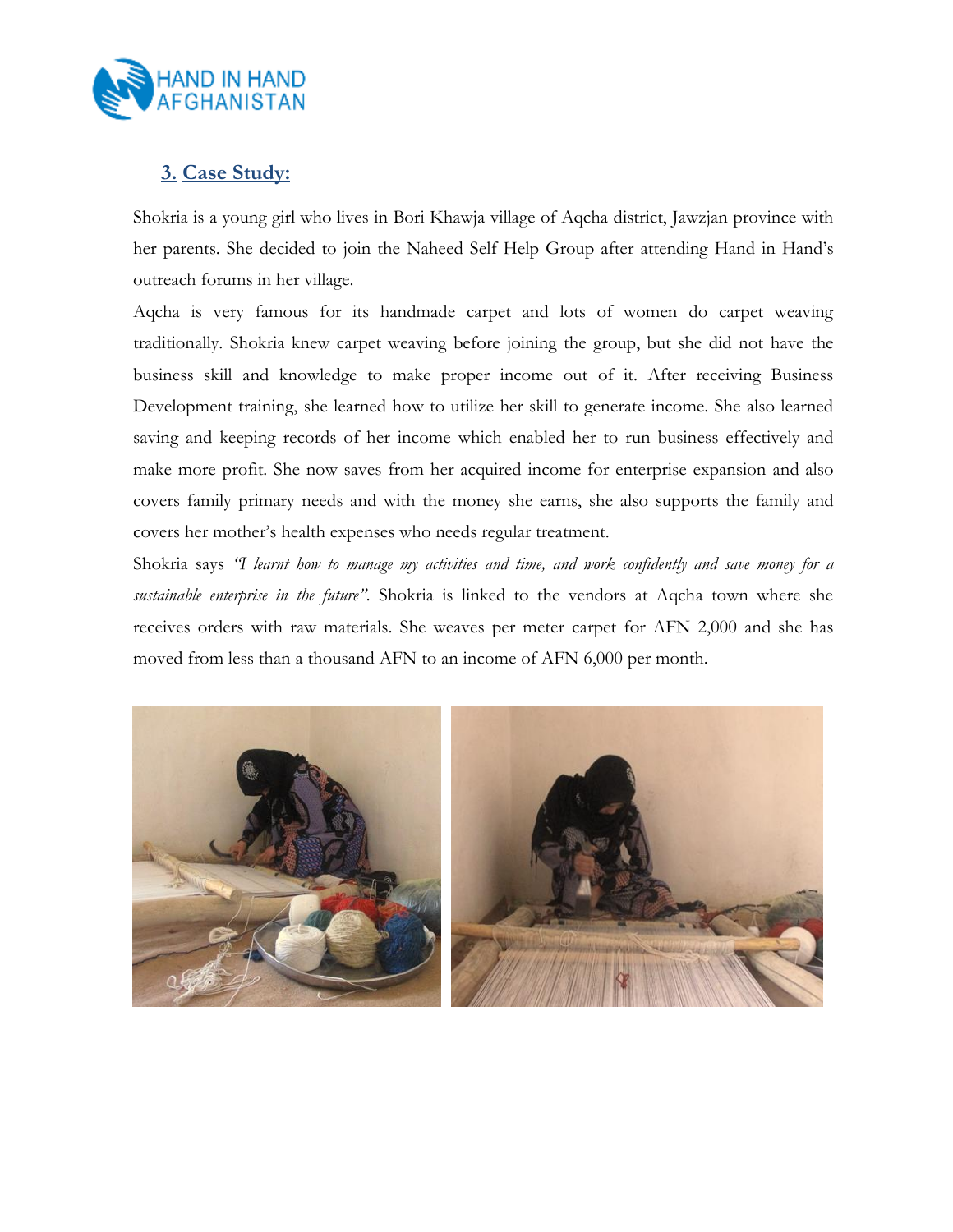

## **4. Table of Summary of Operations:**

| End of<br>During<br>end of March<br>March<br>2015<br>February<br>2015<br>2015<br><b>People Engaged</b><br><b>Total Number of Staff:</b><br>160<br><b>160</b><br>0<br>- Female<br>76<br>$\theta$<br>76<br>- Male<br>84<br>0<br>84<br><b>Groups and Microenterprise Promotion</b><br><b>Total Number of Groups Formed:</b><br>N/A<br>1,316<br>1,316<br>- Female<br>N/A<br>760<br>760<br>- Male<br>556<br>N/A<br>556<br><b>Total Number of Members in the formed Groups:</b><br>22,371<br>N/A<br>22,371<br>- Female<br>12,955<br>N/A<br>12,955<br>- Male<br>N/A<br>9,416<br>9,416<br>Total Number of Groups Active with HiH-Af:i<br>882<br>N/A<br>882<br>- Female<br>553<br>N/A<br>553<br>- Male<br>329<br>N/A<br>329<br>5,043<br>5,043<br>Total Number of members graduated:<br>N/A<br>- Female<br>2,018<br>N/A<br>2,018<br>- Male<br>3,025<br>N/A<br>3,025<br><b>Total Number of Groups Handed Over:</b><br>209<br>N/A<br>209<br>- Female<br>N/A<br>122<br>122<br>- Male<br>N/A<br>87<br>87<br><b>Total Number of Microenterprises Formed:</b><br>5,184<br>6,664<br>1,480<br>- Female<br>2,653<br>1,397<br>4,050<br>- Male<br>2,531<br>83<br>2,614<br>Total Number of Microenterprises expanded:<br>772<br>467<br>1,239<br>- Female<br>371<br>815<br>444<br>- Male<br>328<br>96<br>424<br>Total Number of Jobs Created:ii<br>8,587<br>2,687<br>11,274<br>- Female<br>6,911<br>4,444<br>2,467<br>- Male<br>4,143<br>4,363<br>220<br><b>Total Number of Enterprise Startup toolkits</b><br>2,089<br>1,254<br>3,343<br>distributed<br>- Female<br>1,171<br>2584<br>1,413<br>$\overline{676}$<br>- Male<br>759<br>83<br>N/A<br><b>Total Number of Members trained in Group</b><br>22,371<br>22,371<br>Management Package:iii<br>- Female<br>N/A<br>12,955<br>12,955<br>N/A<br>9,416<br>9,416<br>- Male<br><b>Total Number of Members trained in Microfinance</b><br>N/A<br>package:iv<br>18,324<br>18,324<br>N/A<br>- Female<br>11,134<br>11,134<br>- Male<br>N/A<br>7,190<br>7,190<br>Total No. of Members trained in Business<br>N/A<br>Development package:v<br>17,579<br>17,579<br>- Female<br>N/A<br>1,0881<br>1,0881<br>- Male<br>N/A<br>6,698<br>6,698 |                                          | Cumulative | Change | Total at the |
|----------------------------------------------------------------------------------------------------------------------------------------------------------------------------------------------------------------------------------------------------------------------------------------------------------------------------------------------------------------------------------------------------------------------------------------------------------------------------------------------------------------------------------------------------------------------------------------------------------------------------------------------------------------------------------------------------------------------------------------------------------------------------------------------------------------------------------------------------------------------------------------------------------------------------------------------------------------------------------------------------------------------------------------------------------------------------------------------------------------------------------------------------------------------------------------------------------------------------------------------------------------------------------------------------------------------------------------------------------------------------------------------------------------------------------------------------------------------------------------------------------------------------------------------------------------------------------------------------------------------------------------------------------------------------------------------------------------------------------------------------------------------------------------------------------------------------------------------------------------------------------------------------------------------------------------------------------------------------------------------------------------------------------------------------------------------------------------------------------------------------------------------------------|------------------------------------------|------------|--------|--------------|
|                                                                                                                                                                                                                                                                                                                                                                                                                                                                                                                                                                                                                                                                                                                                                                                                                                                                                                                                                                                                                                                                                                                                                                                                                                                                                                                                                                                                                                                                                                                                                                                                                                                                                                                                                                                                                                                                                                                                                                                                                                                                                                                                                          |                                          |            |        |              |
|                                                                                                                                                                                                                                                                                                                                                                                                                                                                                                                                                                                                                                                                                                                                                                                                                                                                                                                                                                                                                                                                                                                                                                                                                                                                                                                                                                                                                                                                                                                                                                                                                                                                                                                                                                                                                                                                                                                                                                                                                                                                                                                                                          |                                          |            |        |              |
|                                                                                                                                                                                                                                                                                                                                                                                                                                                                                                                                                                                                                                                                                                                                                                                                                                                                                                                                                                                                                                                                                                                                                                                                                                                                                                                                                                                                                                                                                                                                                                                                                                                                                                                                                                                                                                                                                                                                                                                                                                                                                                                                                          |                                          |            |        |              |
|                                                                                                                                                                                                                                                                                                                                                                                                                                                                                                                                                                                                                                                                                                                                                                                                                                                                                                                                                                                                                                                                                                                                                                                                                                                                                                                                                                                                                                                                                                                                                                                                                                                                                                                                                                                                                                                                                                                                                                                                                                                                                                                                                          |                                          |            |        |              |
|                                                                                                                                                                                                                                                                                                                                                                                                                                                                                                                                                                                                                                                                                                                                                                                                                                                                                                                                                                                                                                                                                                                                                                                                                                                                                                                                                                                                                                                                                                                                                                                                                                                                                                                                                                                                                                                                                                                                                                                                                                                                                                                                                          |                                          |            |        |              |
|                                                                                                                                                                                                                                                                                                                                                                                                                                                                                                                                                                                                                                                                                                                                                                                                                                                                                                                                                                                                                                                                                                                                                                                                                                                                                                                                                                                                                                                                                                                                                                                                                                                                                                                                                                                                                                                                                                                                                                                                                                                                                                                                                          |                                          |            |        |              |
|                                                                                                                                                                                                                                                                                                                                                                                                                                                                                                                                                                                                                                                                                                                                                                                                                                                                                                                                                                                                                                                                                                                                                                                                                                                                                                                                                                                                                                                                                                                                                                                                                                                                                                                                                                                                                                                                                                                                                                                                                                                                                                                                                          |                                          |            |        |              |
|                                                                                                                                                                                                                                                                                                                                                                                                                                                                                                                                                                                                                                                                                                                                                                                                                                                                                                                                                                                                                                                                                                                                                                                                                                                                                                                                                                                                                                                                                                                                                                                                                                                                                                                                                                                                                                                                                                                                                                                                                                                                                                                                                          |                                          |            |        |              |
|                                                                                                                                                                                                                                                                                                                                                                                                                                                                                                                                                                                                                                                                                                                                                                                                                                                                                                                                                                                                                                                                                                                                                                                                                                                                                                                                                                                                                                                                                                                                                                                                                                                                                                                                                                                                                                                                                                                                                                                                                                                                                                                                                          |                                          |            |        |              |
|                                                                                                                                                                                                                                                                                                                                                                                                                                                                                                                                                                                                                                                                                                                                                                                                                                                                                                                                                                                                                                                                                                                                                                                                                                                                                                                                                                                                                                                                                                                                                                                                                                                                                                                                                                                                                                                                                                                                                                                                                                                                                                                                                          |                                          |            |        |              |
|                                                                                                                                                                                                                                                                                                                                                                                                                                                                                                                                                                                                                                                                                                                                                                                                                                                                                                                                                                                                                                                                                                                                                                                                                                                                                                                                                                                                                                                                                                                                                                                                                                                                                                                                                                                                                                                                                                                                                                                                                                                                                                                                                          |                                          |            |        |              |
|                                                                                                                                                                                                                                                                                                                                                                                                                                                                                                                                                                                                                                                                                                                                                                                                                                                                                                                                                                                                                                                                                                                                                                                                                                                                                                                                                                                                                                                                                                                                                                                                                                                                                                                                                                                                                                                                                                                                                                                                                                                                                                                                                          |                                          |            |        |              |
|                                                                                                                                                                                                                                                                                                                                                                                                                                                                                                                                                                                                                                                                                                                                                                                                                                                                                                                                                                                                                                                                                                                                                                                                                                                                                                                                                                                                                                                                                                                                                                                                                                                                                                                                                                                                                                                                                                                                                                                                                                                                                                                                                          |                                          |            |        |              |
|                                                                                                                                                                                                                                                                                                                                                                                                                                                                                                                                                                                                                                                                                                                                                                                                                                                                                                                                                                                                                                                                                                                                                                                                                                                                                                                                                                                                                                                                                                                                                                                                                                                                                                                                                                                                                                                                                                                                                                                                                                                                                                                                                          |                                          |            |        |              |
|                                                                                                                                                                                                                                                                                                                                                                                                                                                                                                                                                                                                                                                                                                                                                                                                                                                                                                                                                                                                                                                                                                                                                                                                                                                                                                                                                                                                                                                                                                                                                                                                                                                                                                                                                                                                                                                                                                                                                                                                                                                                                                                                                          |                                          |            |        |              |
|                                                                                                                                                                                                                                                                                                                                                                                                                                                                                                                                                                                                                                                                                                                                                                                                                                                                                                                                                                                                                                                                                                                                                                                                                                                                                                                                                                                                                                                                                                                                                                                                                                                                                                                                                                                                                                                                                                                                                                                                                                                                                                                                                          |                                          |            |        |              |
|                                                                                                                                                                                                                                                                                                                                                                                                                                                                                                                                                                                                                                                                                                                                                                                                                                                                                                                                                                                                                                                                                                                                                                                                                                                                                                                                                                                                                                                                                                                                                                                                                                                                                                                                                                                                                                                                                                                                                                                                                                                                                                                                                          |                                          |            |        |              |
|                                                                                                                                                                                                                                                                                                                                                                                                                                                                                                                                                                                                                                                                                                                                                                                                                                                                                                                                                                                                                                                                                                                                                                                                                                                                                                                                                                                                                                                                                                                                                                                                                                                                                                                                                                                                                                                                                                                                                                                                                                                                                                                                                          |                                          |            |        |              |
|                                                                                                                                                                                                                                                                                                                                                                                                                                                                                                                                                                                                                                                                                                                                                                                                                                                                                                                                                                                                                                                                                                                                                                                                                                                                                                                                                                                                                                                                                                                                                                                                                                                                                                                                                                                                                                                                                                                                                                                                                                                                                                                                                          |                                          |            |        |              |
|                                                                                                                                                                                                                                                                                                                                                                                                                                                                                                                                                                                                                                                                                                                                                                                                                                                                                                                                                                                                                                                                                                                                                                                                                                                                                                                                                                                                                                                                                                                                                                                                                                                                                                                                                                                                                                                                                                                                                                                                                                                                                                                                                          |                                          |            |        |              |
|                                                                                                                                                                                                                                                                                                                                                                                                                                                                                                                                                                                                                                                                                                                                                                                                                                                                                                                                                                                                                                                                                                                                                                                                                                                                                                                                                                                                                                                                                                                                                                                                                                                                                                                                                                                                                                                                                                                                                                                                                                                                                                                                                          |                                          |            |        |              |
|                                                                                                                                                                                                                                                                                                                                                                                                                                                                                                                                                                                                                                                                                                                                                                                                                                                                                                                                                                                                                                                                                                                                                                                                                                                                                                                                                                                                                                                                                                                                                                                                                                                                                                                                                                                                                                                                                                                                                                                                                                                                                                                                                          |                                          |            |        |              |
|                                                                                                                                                                                                                                                                                                                                                                                                                                                                                                                                                                                                                                                                                                                                                                                                                                                                                                                                                                                                                                                                                                                                                                                                                                                                                                                                                                                                                                                                                                                                                                                                                                                                                                                                                                                                                                                                                                                                                                                                                                                                                                                                                          |                                          |            |        |              |
|                                                                                                                                                                                                                                                                                                                                                                                                                                                                                                                                                                                                                                                                                                                                                                                                                                                                                                                                                                                                                                                                                                                                                                                                                                                                                                                                                                                                                                                                                                                                                                                                                                                                                                                                                                                                                                                                                                                                                                                                                                                                                                                                                          |                                          |            |        |              |
|                                                                                                                                                                                                                                                                                                                                                                                                                                                                                                                                                                                                                                                                                                                                                                                                                                                                                                                                                                                                                                                                                                                                                                                                                                                                                                                                                                                                                                                                                                                                                                                                                                                                                                                                                                                                                                                                                                                                                                                                                                                                                                                                                          |                                          |            |        |              |
|                                                                                                                                                                                                                                                                                                                                                                                                                                                                                                                                                                                                                                                                                                                                                                                                                                                                                                                                                                                                                                                                                                                                                                                                                                                                                                                                                                                                                                                                                                                                                                                                                                                                                                                                                                                                                                                                                                                                                                                                                                                                                                                                                          |                                          |            |        |              |
|                                                                                                                                                                                                                                                                                                                                                                                                                                                                                                                                                                                                                                                                                                                                                                                                                                                                                                                                                                                                                                                                                                                                                                                                                                                                                                                                                                                                                                                                                                                                                                                                                                                                                                                                                                                                                                                                                                                                                                                                                                                                                                                                                          |                                          |            |        |              |
|                                                                                                                                                                                                                                                                                                                                                                                                                                                                                                                                                                                                                                                                                                                                                                                                                                                                                                                                                                                                                                                                                                                                                                                                                                                                                                                                                                                                                                                                                                                                                                                                                                                                                                                                                                                                                                                                                                                                                                                                                                                                                                                                                          |                                          |            |        |              |
|                                                                                                                                                                                                                                                                                                                                                                                                                                                                                                                                                                                                                                                                                                                                                                                                                                                                                                                                                                                                                                                                                                                                                                                                                                                                                                                                                                                                                                                                                                                                                                                                                                                                                                                                                                                                                                                                                                                                                                                                                                                                                                                                                          |                                          |            |        |              |
|                                                                                                                                                                                                                                                                                                                                                                                                                                                                                                                                                                                                                                                                                                                                                                                                                                                                                                                                                                                                                                                                                                                                                                                                                                                                                                                                                                                                                                                                                                                                                                                                                                                                                                                                                                                                                                                                                                                                                                                                                                                                                                                                                          |                                          |            |        |              |
|                                                                                                                                                                                                                                                                                                                                                                                                                                                                                                                                                                                                                                                                                                                                                                                                                                                                                                                                                                                                                                                                                                                                                                                                                                                                                                                                                                                                                                                                                                                                                                                                                                                                                                                                                                                                                                                                                                                                                                                                                                                                                                                                                          |                                          |            |        |              |
|                                                                                                                                                                                                                                                                                                                                                                                                                                                                                                                                                                                                                                                                                                                                                                                                                                                                                                                                                                                                                                                                                                                                                                                                                                                                                                                                                                                                                                                                                                                                                                                                                                                                                                                                                                                                                                                                                                                                                                                                                                                                                                                                                          |                                          |            |        |              |
|                                                                                                                                                                                                                                                                                                                                                                                                                                                                                                                                                                                                                                                                                                                                                                                                                                                                                                                                                                                                                                                                                                                                                                                                                                                                                                                                                                                                                                                                                                                                                                                                                                                                                                                                                                                                                                                                                                                                                                                                                                                                                                                                                          |                                          |            |        |              |
|                                                                                                                                                                                                                                                                                                                                                                                                                                                                                                                                                                                                                                                                                                                                                                                                                                                                                                                                                                                                                                                                                                                                                                                                                                                                                                                                                                                                                                                                                                                                                                                                                                                                                                                                                                                                                                                                                                                                                                                                                                                                                                                                                          |                                          |            |        |              |
|                                                                                                                                                                                                                                                                                                                                                                                                                                                                                                                                                                                                                                                                                                                                                                                                                                                                                                                                                                                                                                                                                                                                                                                                                                                                                                                                                                                                                                                                                                                                                                                                                                                                                                                                                                                                                                                                                                                                                                                                                                                                                                                                                          |                                          |            |        |              |
|                                                                                                                                                                                                                                                                                                                                                                                                                                                                                                                                                                                                                                                                                                                                                                                                                                                                                                                                                                                                                                                                                                                                                                                                                                                                                                                                                                                                                                                                                                                                                                                                                                                                                                                                                                                                                                                                                                                                                                                                                                                                                                                                                          |                                          |            |        |              |
|                                                                                                                                                                                                                                                                                                                                                                                                                                                                                                                                                                                                                                                                                                                                                                                                                                                                                                                                                                                                                                                                                                                                                                                                                                                                                                                                                                                                                                                                                                                                                                                                                                                                                                                                                                                                                                                                                                                                                                                                                                                                                                                                                          |                                          |            |        |              |
|                                                                                                                                                                                                                                                                                                                                                                                                                                                                                                                                                                                                                                                                                                                                                                                                                                                                                                                                                                                                                                                                                                                                                                                                                                                                                                                                                                                                                                                                                                                                                                                                                                                                                                                                                                                                                                                                                                                                                                                                                                                                                                                                                          |                                          |            |        |              |
|                                                                                                                                                                                                                                                                                                                                                                                                                                                                                                                                                                                                                                                                                                                                                                                                                                                                                                                                                                                                                                                                                                                                                                                                                                                                                                                                                                                                                                                                                                                                                                                                                                                                                                                                                                                                                                                                                                                                                                                                                                                                                                                                                          |                                          |            |        |              |
|                                                                                                                                                                                                                                                                                                                                                                                                                                                                                                                                                                                                                                                                                                                                                                                                                                                                                                                                                                                                                                                                                                                                                                                                                                                                                                                                                                                                                                                                                                                                                                                                                                                                                                                                                                                                                                                                                                                                                                                                                                                                                                                                                          |                                          |            |        |              |
|                                                                                                                                                                                                                                                                                                                                                                                                                                                                                                                                                                                                                                                                                                                                                                                                                                                                                                                                                                                                                                                                                                                                                                                                                                                                                                                                                                                                                                                                                                                                                                                                                                                                                                                                                                                                                                                                                                                                                                                                                                                                                                                                                          |                                          |            |        |              |
|                                                                                                                                                                                                                                                                                                                                                                                                                                                                                                                                                                                                                                                                                                                                                                                                                                                                                                                                                                                                                                                                                                                                                                                                                                                                                                                                                                                                                                                                                                                                                                                                                                                                                                                                                                                                                                                                                                                                                                                                                                                                                                                                                          |                                          |            |        |              |
|                                                                                                                                                                                                                                                                                                                                                                                                                                                                                                                                                                                                                                                                                                                                                                                                                                                                                                                                                                                                                                                                                                                                                                                                                                                                                                                                                                                                                                                                                                                                                                                                                                                                                                                                                                                                                                                                                                                                                                                                                                                                                                                                                          |                                          |            |        |              |
|                                                                                                                                                                                                                                                                                                                                                                                                                                                                                                                                                                                                                                                                                                                                                                                                                                                                                                                                                                                                                                                                                                                                                                                                                                                                                                                                                                                                                                                                                                                                                                                                                                                                                                                                                                                                                                                                                                                                                                                                                                                                                                                                                          |                                          |            |        |              |
|                                                                                                                                                                                                                                                                                                                                                                                                                                                                                                                                                                                                                                                                                                                                                                                                                                                                                                                                                                                                                                                                                                                                                                                                                                                                                                                                                                                                                                                                                                                                                                                                                                                                                                                                                                                                                                                                                                                                                                                                                                                                                                                                                          |                                          |            |        |              |
|                                                                                                                                                                                                                                                                                                                                                                                                                                                                                                                                                                                                                                                                                                                                                                                                                                                                                                                                                                                                                                                                                                                                                                                                                                                                                                                                                                                                                                                                                                                                                                                                                                                                                                                                                                                                                                                                                                                                                                                                                                                                                                                                                          |                                          |            |        |              |
|                                                                                                                                                                                                                                                                                                                                                                                                                                                                                                                                                                                                                                                                                                                                                                                                                                                                                                                                                                                                                                                                                                                                                                                                                                                                                                                                                                                                                                                                                                                                                                                                                                                                                                                                                                                                                                                                                                                                                                                                                                                                                                                                                          |                                          |            |        |              |
|                                                                                                                                                                                                                                                                                                                                                                                                                                                                                                                                                                                                                                                                                                                                                                                                                                                                                                                                                                                                                                                                                                                                                                                                                                                                                                                                                                                                                                                                                                                                                                                                                                                                                                                                                                                                                                                                                                                                                                                                                                                                                                                                                          | Total No. of Members trained in Business | 2,500      | N/A    | 2,500        |